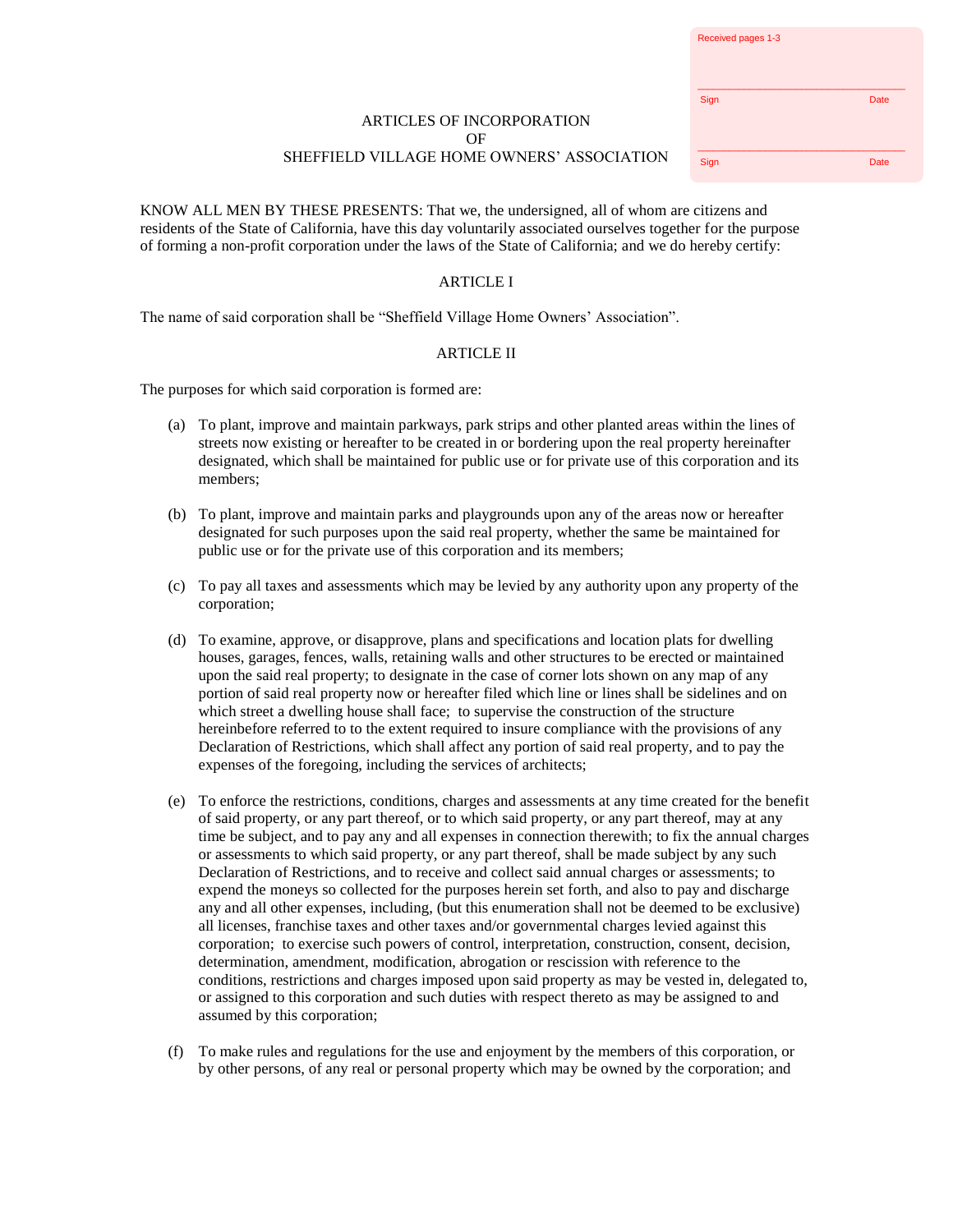- (g) To do and perform any and all other acts which may be necessary for, or proper, or incidental to, the exercise of any of the foregoing powers;
- (h) To exercise any powers given to a non-profit corporation by the laws of this State.

This corporation is a corporation which does not contemplate pecuniary gain or profit to the members thereof.

The real property referred to in the foregoing provisions of this Article II is all that certain tract of land in the City of Oakland, County of Alameda, State of California, described in that certain deed wherein California Properties Company, a corporation, was grantor, and E. B. Field Corporation was grantee, dated the  $28<sup>th</sup>$  day of December, 1938, and recorded on the  $26<sup>th</sup>$  day of January, 1939, in the office of the County Recorder of said County of Alameda.

### ARTICLE III

The principal office for the transaction of the business of the corporation is to be located in the County of Alameda, State of California.

#### ARTICLE IV

The number of the directors of said corporation shall be five until changed by a by-law of the corporation, or by an amendment to these Articles of Incorporation adopted by the vote or written consent of not less than a majority of the members of said corporation, but the number of directors shall not be reduced to less than three; the names and addresses of the persons who are to act in the capacity of directors until the selection of their successors are as follows:

| <b>Names</b>    | Addresses                                        |
|-----------------|--------------------------------------------------|
| E. B. Field     | 369 15 <sup>th</sup> Street, Oakland, California |
| F. Johnson      | 369 15 <sup>th</sup> Street, Oakland, California |
| W. T. Olmsted   | 369 15 <sup>th</sup> Street, Oakland, California |
| A. A. Valle     | 369 15 <sup>th</sup> Street, Oakland, California |
| F. B. Galbreath | 369 15 <sup>th</sup> Street, Oakland, California |

### ARTICLE V

The authorized number of the members of the corporation shall be equal to the number of building sites at any time in existence, as hereinafter defined. The members of the corporation shall be E. B. Field Corporation, a corporation organized and existing under the laws of the State of California, each of the persons herein designated as the directors of this corporation, and all other persons who are owners of record of any building site, as hereinafter defined, or who have executed a contract for the purchase of such a building site, and such ownership of record or such holding of a contract for purchase shall be the sole qualification for membership. When such qualification shall cease as to any member, or upon the death of any member, the membership of such member shall lapse. Voting rights of the members shall be as follows:

Each member shall have one vote, and shall also have an additional vote for each building site in excess of one building site of which he may be the owner or for which he has executed a contract of purchase. Upon dissolution of the corporation the remaining assets of the corporation shall be divided among the members in proportion according to the voting rights of the members; that is to say, one share to each member and one additional share to each member for each additional vote to which he is at the time of dissolution entitled; except as herein provided, the rights and privileges of the members shall be equal; no member shall be liable for dues or assessments, it being the intent hereof that the corporation shall be supported exclusively from the charges or assessments upon the real property hereinabove in Article II referred to.